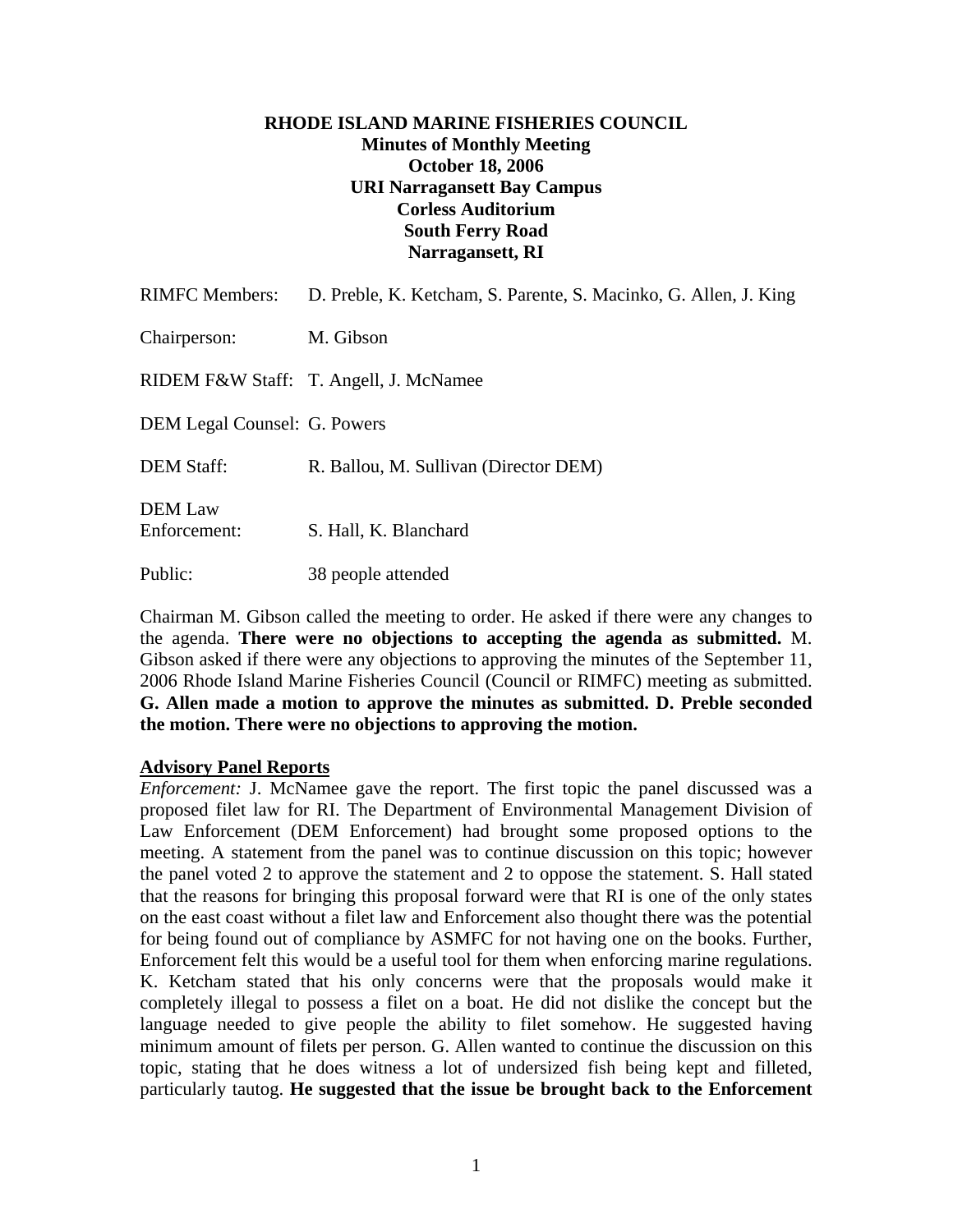**advisory panel with the panel tasked to come forward with a recommendation for the Council, which could be brought to public hearing. There were no objections to this course of action.** J. McNamee continued with the report. Another topic that came forward was a proposal on commercial vs. recreational designations for vessels. **This topic had not been noticed on the agenda therefore the panel wished to have this item moved to a subsequent meeting.** The next item discussed was concerns about illegal fishing around Block Island. DEM Enforcement's response was to have any specific violations reported to them. The final item discussed was the gillnet proposal brought forward by the RI Commercial Rod and Reel Anglers Association (RICRRAA). **The panel decided this topic should be remanded back to the Industry Advisory Committee at which point that panel should discuss and vote on both this proposal and any other gillnet proposals which may come forward in writing.** K. Ketcham stated as chair of the Industry Advisory Committee (IAC) that he agreed to take this topic back on and wanted a very specific agenda for the meeting during which they tackle this issue. **The Council had no objections to the panel's recommendations.** 

*Summer Flounder:* D. Preble gave the report. He stated that this was a follow up meeting to continue discussing proposals for changes to summer flounder management in RI. The panel discussed several proposals. The first was from the RI Commercial Fishermen's Association (RICFA), which proposed lower possession limits, an aggregate landing program for the summer, closed days in the summer, and combined the summer sub periods. The next was a proposal from the RI Marine Trades Association (RIMTA), which reallocated the quota to  $1/12$  per month but kept the same seasons that currently exist. The RICRRAA brought forward a proposal that reallocated the quota like the RIMTA proposal, but changed the seasons so that the month of May was combined with the winter 1 sub period. The next proposal came from J. Shelley and had qualification for participation in the fluke fishery and a gear requirement for gillnetters. E. Baker brought forward a proposal that combined the summer sub periods. The E. Baker, RIMTA, and the RICRRAA proposals stated that the 100 pound possession limit they cited for the summer periods would be a starting possession that would be decreased based on the decrease in RI's quota, not to be less than 50 pounds. **The panel approved the RICFA proposal, the E. Baker proposal, and they also supported moving J. Shelly's gillnet proposal forward.** D. Preble noted that the E. Baker proposal was contained within the RICFA proposal and therefore he noted that the RICFA proposal would be brought forward as the AP approved option for fluke management. **The other agenda item was a proposal from the DFW to alter the summer flounder exemption certificate program so that the permits could be transferred exactly as federal permits can be transferred. The panel approved this change by consensus.** J. McNamee stated that all of the proposals would be brought forward to public hearing with a note about which were the advisory panel approved proposals. S. Parente questioned D. Prebles characterization of the RICFA proposal as the advisory panel approved option. There was further discussion on these proposals; no action by the Council was necessary.

*Shellfish:* J. King gave the report. The first agenda item was to discuss the Eastern Greenwich Bay opening. **The panel voted unanimously to open Eastern Greenwich bay on a permanent basis.** The next item was the western Greenwich Bay area schedule.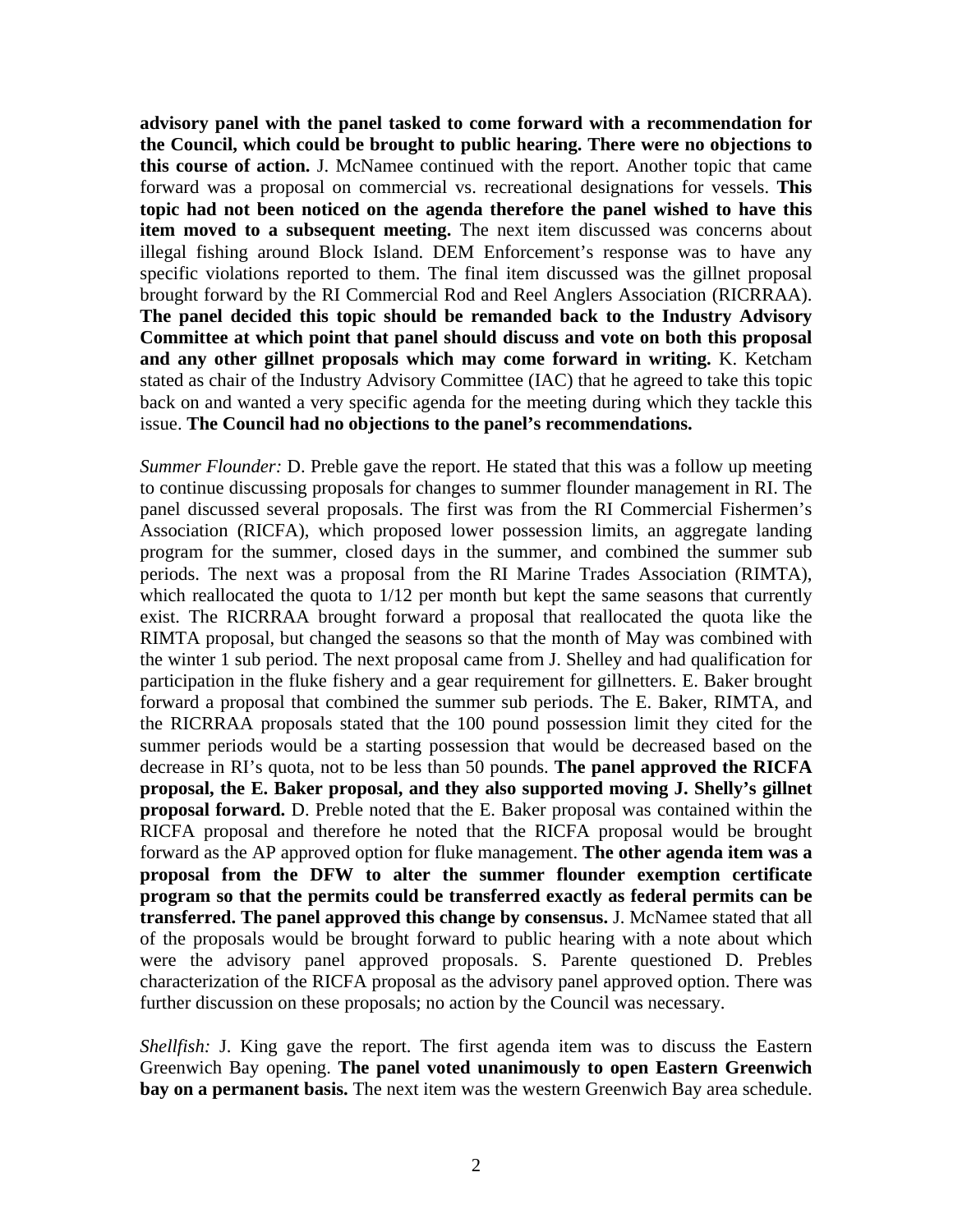The panel had drafted some language regarding this schedule; this language was provided to the Council. The Division of Fish and Wildlife (DFW) had reviewed the language drafted by the panel and made some revisions to it; the Council also had this language. **The panel unanimously approved the Western Greenwich Bay language that had been drafted by the panel.** The panel wanted to add that notification would be an important aspect and should come from the Directors office. The next item the AP discussed was whelk regulations. The panel discussed a set of regulations developed by panel members and a version developed by the DFW. The panel voted to continue the whelk regulations at the next meeting. The next item the panel discussed was the reorganization of the panel membership. **The panel requested to move L. Ricciarelli from a bullraker position to a diver position.** The final item the panel discussed was about new soft shelled clam regulations. **The panel asked to have this put on the next agenda. The Council recommended that the Director move forward with the Eastern Greenwich Bay opening.** M. Gibson suggested putting the western Greenwich Bay decision off until the Council had had a chance to review the two proposals. J. King and M. McGiveney objected to delaying because the season was approaching. There was discussion about the objections or lack of objections from shellfish dealers on the proposed schedule. **J. King made a motion to approve the December opening of Greenwich Bay but table the January opening until the next meeting.** G. Powers stated that because the action had not been specifically noted on the agenda, taking action on both the current motion and the previous action about Eastern Greenwich Bay would be against open meetings regulations. **The Council did not object to backing out of both the Eastern and Western Greenwich Bay actions but requested that these items be put on the agenda for their next meeting.** M. Gibson suggested the Council authorize a November meeting. **The Council had no objections to convening a meeting on November 6 to discuss both of the Greenwich Bay issues. Further, the Council had no objections to approving the draft shellfish advisory panel agenda as submitted.** 

*Industry Advisory Committee*: K. Ketcham gave the report. The panel met to discuss two issues. The first was to get a recommendation on lobster endorsements for 2007. The panel had previously tabled the recommendation pending the Director taking action on the lobster effort control plan. **The panel was advised that the Director was going to take action on the effort control plan and they therefore recommended that there be no new lobster endorsements issued for 2007.** The second order of business was to clarify the endorsement categories. They were advised that an individual needed both the restricted and non-restricted endorsements to be able to harvest all species in that sector. **The panel recommended that the regulations be changed to allow for an individual with only the restricted category endorsement to be able to harvest all species**. They felt this was the original intent of the regulations.

## **New Business**

*Council approval of scup/black sea bass advisory panel agenda:* J. McNamee stated that the Council had a draft agenda before them. The panel was meeting to bring forward proposals on the 2007 management plans for scup and black sea bass as the public hearing on these topics was soon approaching. **The Council had no objections to**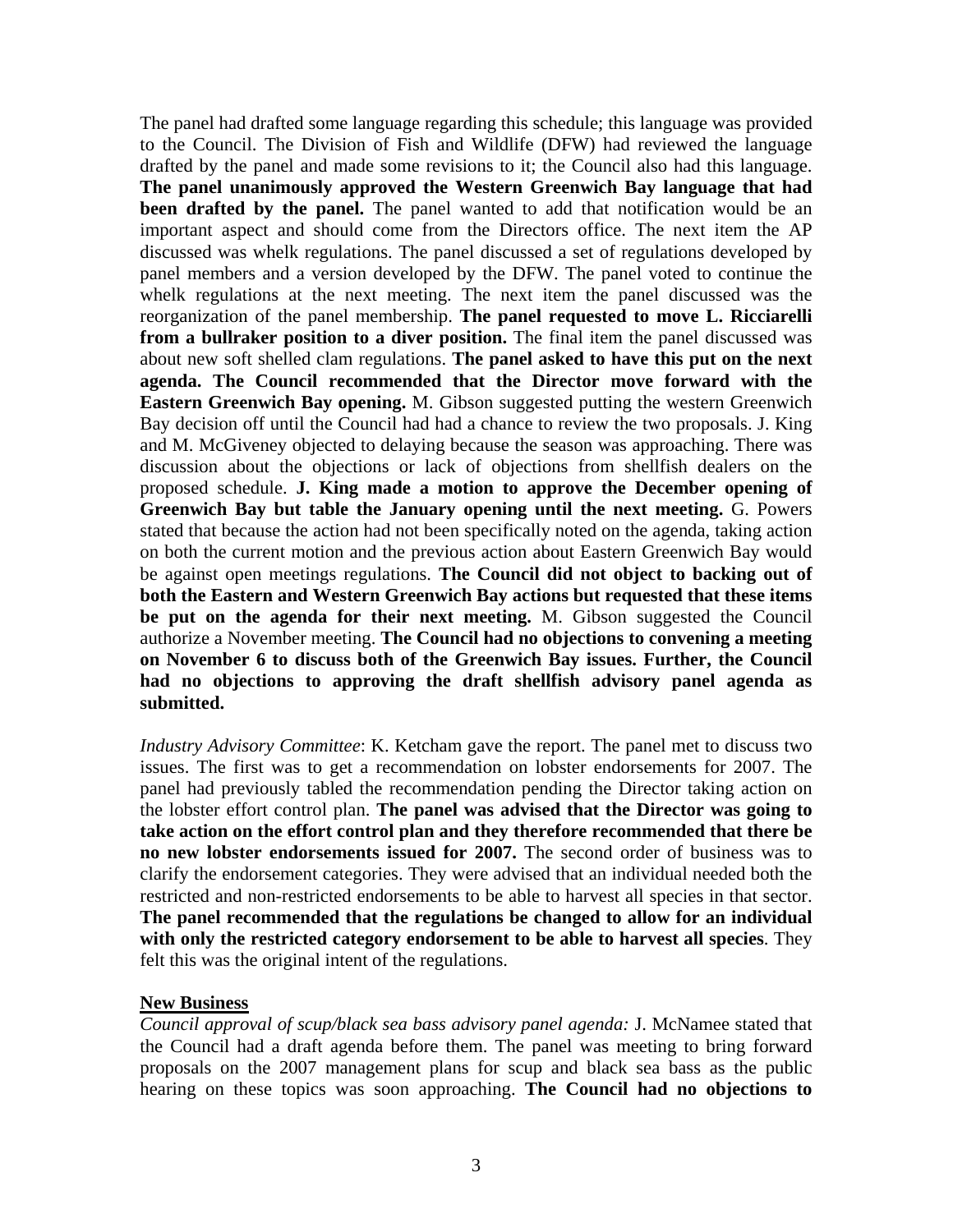#### **approving the agenda as submitted.**

*Council recommendations to Director on public hearing items:* J. McNamee went through the public hearing slideshow. **D. Preble made a motion to recommend that the Director approve the three sector management plans as submitted. J. King seconded the motion.** S. Macinko asked about the phrasing of the endorsements as "new" and further wanted to know if there would be a conversation in the future within the finfish and crustacean sectors to add endorsements in a similar manner to the shellfish sector. He felt that the 2002 licensing restructuring intended to do this. There was further discussion on this issue. It was discussed that the SAFIS data should be used in the future to better define what level of attrition is actually occurring and whether exit entrance ratios are needed. M. McGiveney stated that he supported the exit entrance ration proposed for the shellfish sector. He went on to support keeping the student shellfish licenses open. **The Council voted unanimously to approve the motion.** 

J. McNamee went on to explain the changes to the licensing regulations. S. Macinko reiterated his concerns about not allowing new entry in the lobster or restricted finfish sectors. He went on to ask if there was no exit entrance ratio that was acceptable to allow for the availability of endorsements. M. Gibson stated that he felt the reasons cited for no new entry in the lobster or restricted finfish sectors were legitimate ones including the decrease in quota of the major commercially important finfish species and the required effort control plan being put in place for lobster. J. McNamee stated that there had been endorsements made available in the past in the non restricted categories as well as the restricted finfish and quahog categories. K. Ketcham reiterated the use of the SAFIS data in the future to better establish new endorsements. S. Parente voiced concern about the new transfer of license provisions with the sale of a fishing business. M. Gibson and R. Ballou said that the stated rationale was to allow flexibility to an individual who wishes to sell his business. K. Ketcham stated that this was another instance where the new regulations were written in a way that did not allow for the original intent, which was to allow an individual to sell to whomever they wished. **K. Ketcham made a motion to recommend that the Director accept the changes as proposed to the licensing regulations with the further advice to modify the language for the restricted endorsements to allow the quahog endorsement to allow the harvest of all species of shellfish, to allow the lobster endorsement to harvest all species of crustaceans, and to allow the restricted finfish endorsement to harvest all species of finfish. J. King seconded the motion.** There was discussion about the new change to the sale of business regulation as a way to allow for a one to one exit entrance ratio. M. McGiveney stated that he supported the motion except for the sale of business section; he felt this could drive up the price on gear. L. Dellinger supported the motion including the sale of gear section. **The Council voted 4 to approve (K. Ketcham, D. Preble, G. Allen, J. King) the motion and 2 opposed (S. Macinko, S. Parente) to the motion. The motion passed.** 

# **Old Business**

*Council recommendations to Director on tabled public hearing items from 9/11/06:* J. McNamee went through the tabled public hearing items. He also made reference to the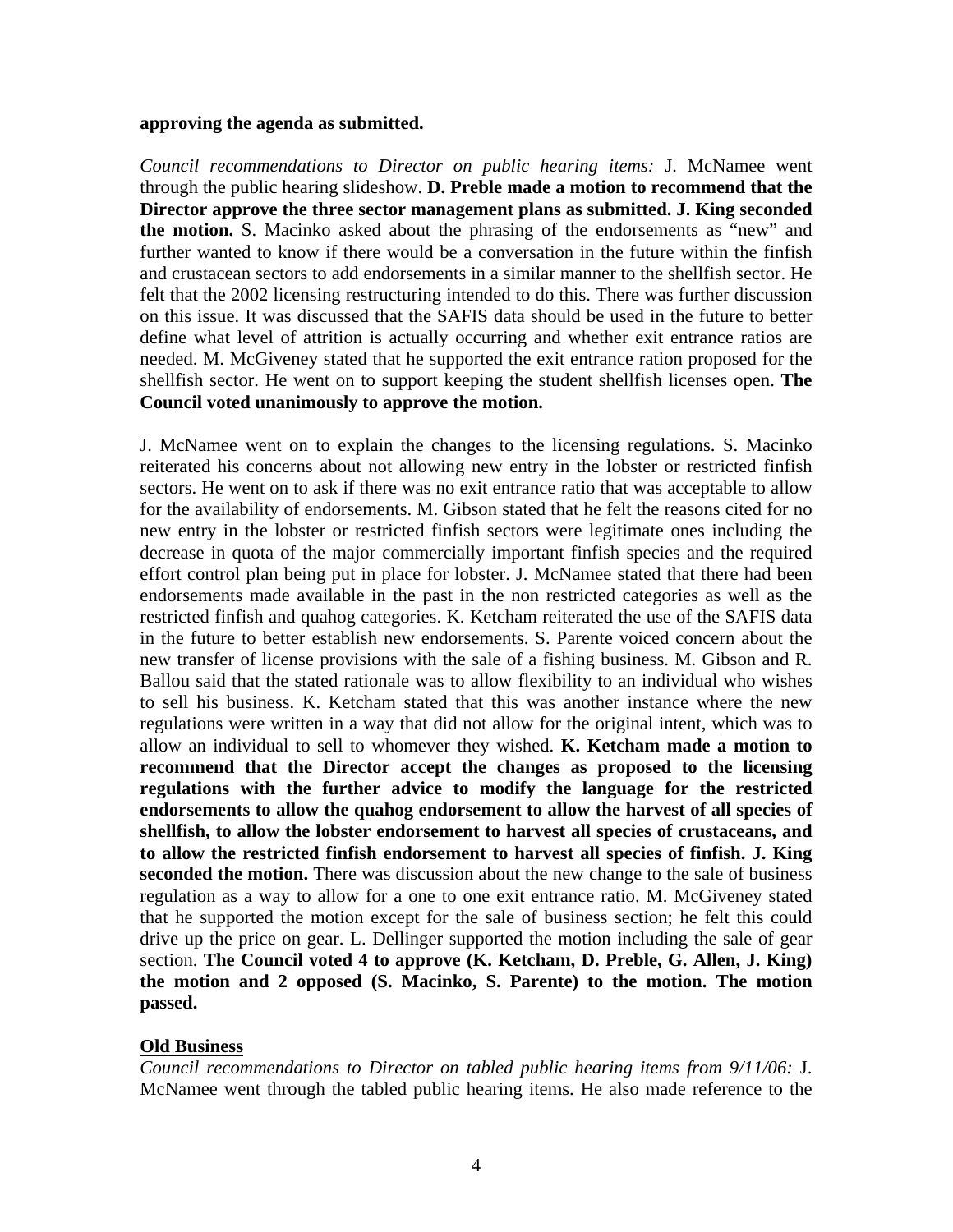report the DFW had put together at the request of the Council that gave them further information on the three federally regulated species that the public hearing items dealt with. S. Hall stated that there is currently a loophole in state regulations created by the lack of regulations on these species in state waters. He felt that it would be a good idea to close that loophole with the proposed regulations and further felt the proposed regulations should mirror the closures in the federal fishery. **D. Preble made a motion to adopt option 2 which institutes a 50 pound tail limit and a 166 pound whole fish limit in state waters for monkfish. G. Allen seconded the motion.** S. Hall asked that the state regulations mirror the federal closures on monkfish. **D. Preble made a friendly amendment to his motion to mirror the federal closures on monkfish in the state regulations. The second to the motion accepted the friendly amendment.** An audience member stated that these regulations do not mirror the federal plan because there is no control date, which the federal plan allowed for. He felt the lack of a control date robbed state fishermen of the opportunity to qualify for higher than 50 pounds of monkfish. An audience member suggested that rather than specifying a poundage, the language should site the incidental permit, that way if that permit language changes, the state will not have to change their regulations. T. Sutton handed in a statement to the Council. He felt that there were other mechanisms that could be used to address this issue other than the proposed regulations which will decrease effort in state waters and put fishermen out of business. He stated that going with the 50 pound limit would be the easy way out for the Council, but it would put him out of business and he asked that the Council give this further thought. T. Mulvey stated that it would be discrimination against non federally permitted individuals for the Council to approve the proposed regulations. He went on to state that he did not think federally permitted individuals would be able to land over the 50 pound limit if it were to be approved because of the most restrictive rule. He finished by stating that the state landings are already factored in to the federal plan so the state fishermen are not hurting the federal rebuilding plan. M. Gibson stated that the intent of the proposed regulations were not to prohibit federally regulated individuals from harvesting what their federal permit allows. **The Council voted unanimously to approve the motion. D. Preble made a motion to recommend to the Director that he accept the recreational limit for monkfish to be equal to the incidental permit limit of 50 pounds tail weight and 166 pounds of whole fish weight. K. Ketcham seconded the motion.** F. Blount suggested removing the reference to the federal permit from the recreational language. **D. Preble made a friendly amendment to his motion to remove the language referencing the federal permit from the recreational section. The second to the motion accepted the friendly amendment. The Council voted unanimously to approve the motion.**

The next species was cod. **K. Ketcham made a motion to recommend to the Director that he approve the minimum size as presented of 22" as well as implementing a commercial possession limit of 75 pounds for non federally permitted state vessels and a 10 fish recreational limit. D. Preble seconded the motion.** J. McNamee asked whether the Council wanted to include the language allowing federally permitted vessels to harvest what their permit allows. The maker of the motion stated that this was his intent. There were audience objections to the motion. C. Brown stated that he thought as cod became available in state waters, the regulations should reflect this by increasing the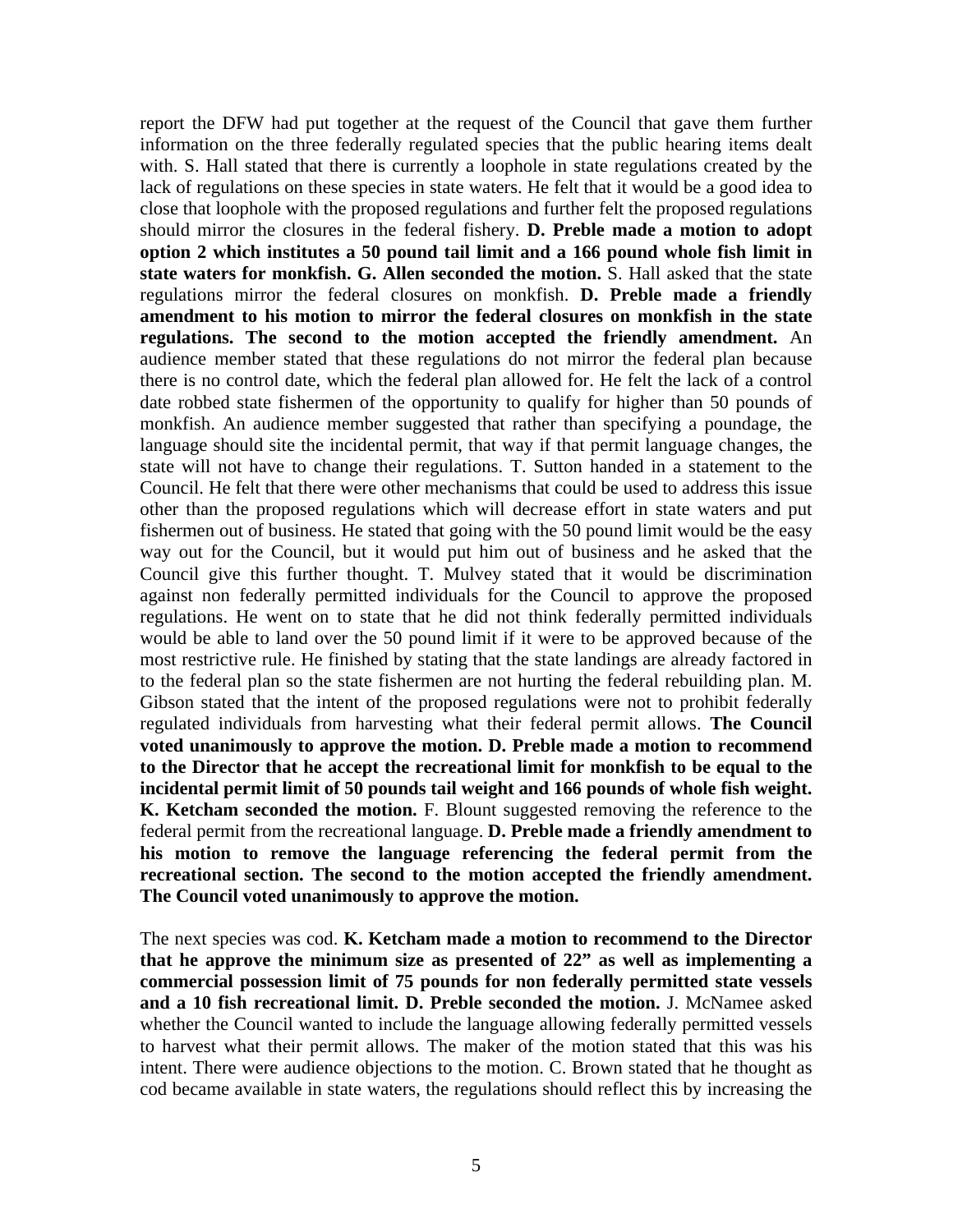possession limit. There was further discussion both for and against the proposed cod language. **The Council voted 5 to approve and 1 abstention. The motion passed.** G. Braman suggested making the commercial language to state either 10 fish or 75 pounds.

The next item was sea scallop regulations. **K. Ketcham made a motion to recommend to the Director the proposed minimum size of 3.5" but he wanted the possession limit to mirror the federal general non-vms permit category which was a possession of 40 pounds of shucked scallops or 5 bushels of whole scallops for both commercial and recreational. D. Preble seconded the motion.** M. Marchetti suggested adding the 10.5' width max dredge size. **K. Ketcham made a friendly amendment to his motion to add in the 10.5' max dredge size. The second to the motion approved the friendly amendment. The Council voted unanimously to approve the motion.** 

*Council discussion on lobster v-notch emergency regulation:* J. King began the discussion by giving some history behind the v-notch program in RI. He stated that the current fishery is dependent on strong recruitment, and described it as a ticking time bomb because if a poor recruitment event occurred it could collapse the stock. He felt that the Council asked to have consistent regulations with neighboring states, but J. King went on to say that MA doesn't have consistent regulations within its own state. He felt the better move for RI would have been to be consistent with Maine and New Hampshire and go with a zero tolerance v-notch definition. He went on to state that Maine has had success with their v-notch program and has instituted a mandatory v-notch program in its industry. He described the Maine program. J. King read letters from fishermen in other states that supported a zero tolerance v-notch definition. J. King had gone out on 2 lobster boats to collect data. There were only a few lobsters that did not meet the new 1/8" definition so his question was what the big deal was about putting a few more lobsters back. T. Angell gave the information from J. King's lobster trips, confirming that the there were only a minimal amount of lobsters that were not protected by the 1/8" definition. J. King finished by demonstrating how difficult it is to measure a 1/8" v-notch at sea.

K. Blanchard had been in discussion with enforcement agencies from other east coast states and this group was supporting a zero tolerance definition for v-notches. K. Blanchard felt that DEM Enforcement could now support a zero tolerance definition if it were written like Maine's.

M. Gibson gave the status of the emergency v-notch regulation. S. Macinko called in to question the process that had taken place for the emergency regulation and felt that J. King had tried to readdress the issue prior to the promulgation of the emergency but had been told that he could not. S. Macinko felt that this was not correct. Second, he did not feel that the Council had rendered specific advice in their original motion. M. Gibson stated that DEM had followed the advice of the Council specifically when developing the emergency regulation. **J. King made a motion to reconsider the Council's advice on an emergency v-notch definition. S. Macinko seconded the motion.** L. Dellinger stated that he supported the 1/8" definition and felt that there were problems with the zero tolerance definition in MA. He went on to state that he would like RI to adopt the MA